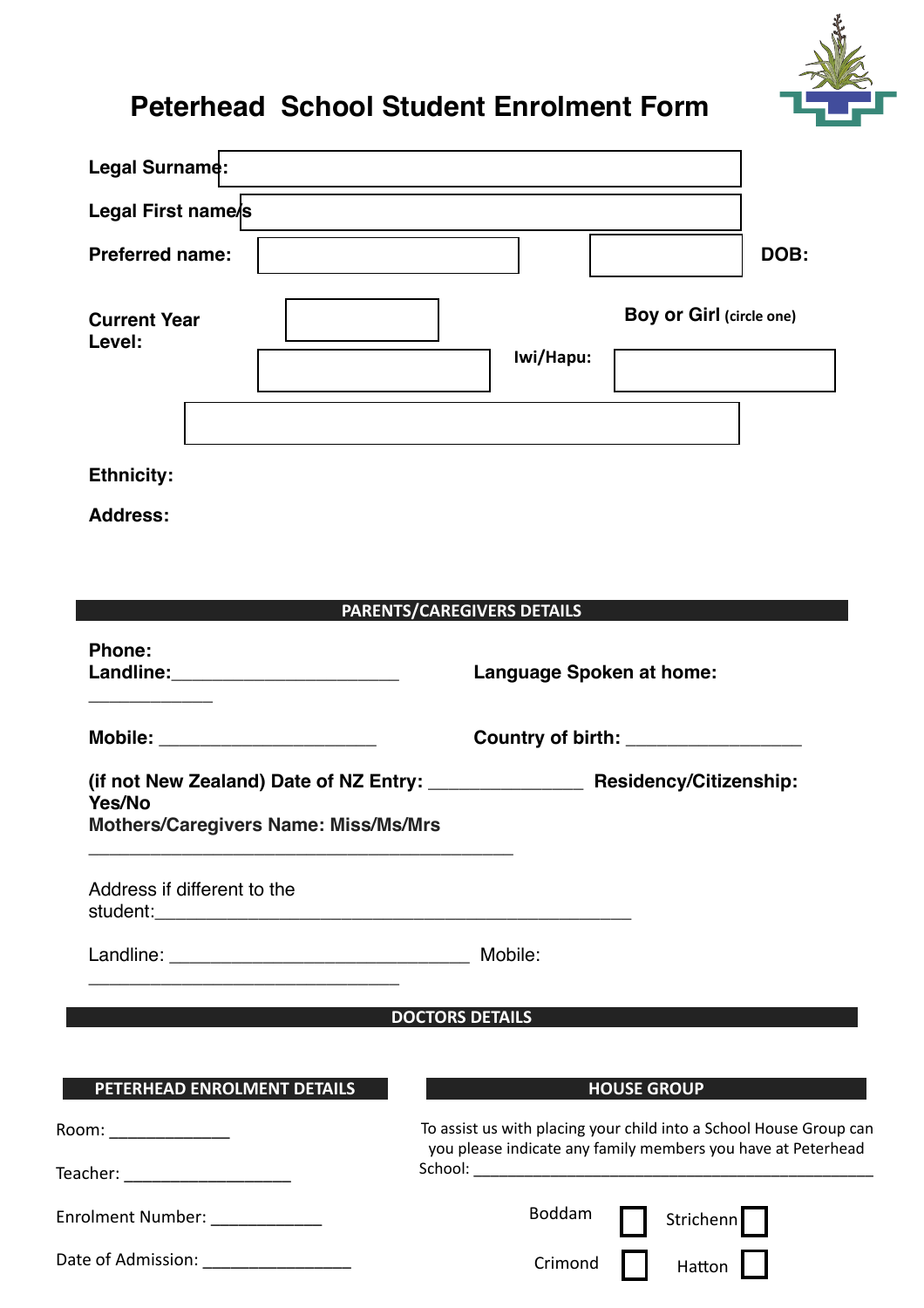# **EMERGENCY CONTACTS**

| Relationship to child: ______________________     | Relationship to child: _______________________                                                                                                                            |
|---------------------------------------------------|---------------------------------------------------------------------------------------------------------------------------------------------------------------------------|
|                                                   | <b>MEDICAL INFORMATION</b>                                                                                                                                                |
|                                                   |                                                                                                                                                                           |
|                                                   |                                                                                                                                                                           |
| Address if different to the                       |                                                                                                                                                                           |
|                                                   | <b>EDUCATION OUTSIDE THE CLASSROOM</b>                                                                                                                                    |
|                                                   |                                                                                                                                                                           |
|                                                   |                                                                                                                                                                           |
|                                                   | <b>VISUAL MEDIA PERMISSION</b>                                                                                                                                            |
|                                                   |                                                                                                                                                                           |
|                                                   |                                                                                                                                                                           |
|                                                   | Type to enter textsdfiklsifklsj                                                                                                                                           |
| Does your child have a medical action plan YES/NO | Medical Conditions that the school needs to be aware of: _______________________                                                                                          |
| being tested.                                     | injury, to abide by the school's policies. I consent to my child's vision and hearing                                                                                     |
|                                                   | <b>YES/NO</b> (please circle)                                                                                                                                             |
|                                                   | <b>BEHAVIOUR POLICY</b>                                                                                                                                                   |
|                                                   | programme. This is for trips in school time. Individual permission will be sought for<br>overnight trips and excursions in high-risk situations. YES - NO (please circle) |
|                                                   | <b>PREVIOUS SCHOOL</b>                                                                                                                                                    |
|                                                   | Has your child attended another school previously? : YES /NO (please circle one) if yes which one?                                                                        |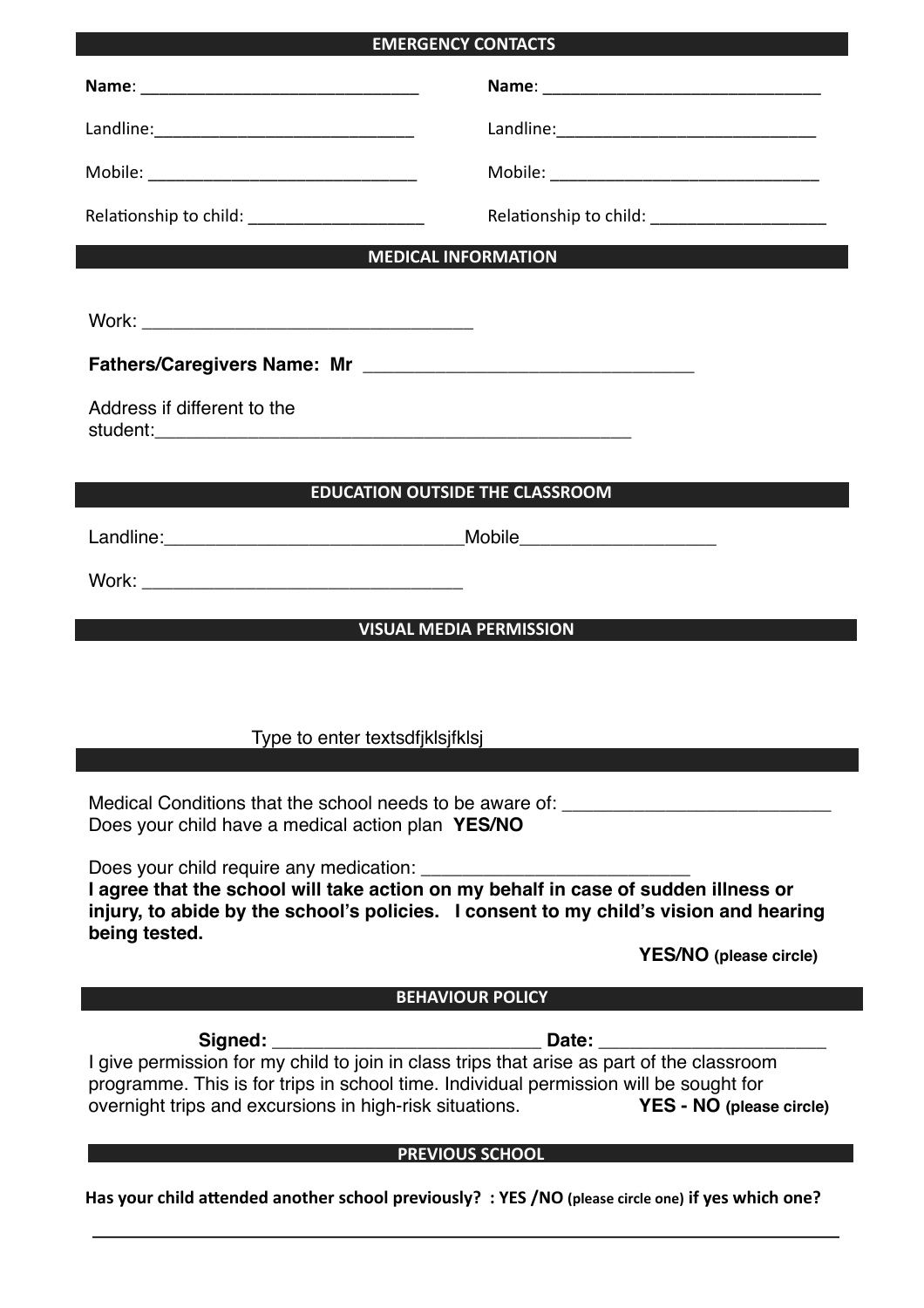I give permission to use visual media of my child while taking part in various activities at school. These photos could appear on our website or on promotional material of other<br>forms of media, e.g. newspapers. TV etc. forms of media, e.g. newspapers, TV etc. **(please circle)**

I have reminded my child of the terms of the school's internet safety policy. I have discussed with my child and explained its importance and the consequences for breaking this agreement. I understand that Peterhead School will do its best to restrict access to any material which is contrary to the special character of Peterhead School, would cause embarrassment to the school or be illegal to have. It is my child's responsibility to have no involvement with such material. I give permission for my child to be given access at the school to the internet and email

#### **circle)**

## **YES - NO (please**

By signing below I agree that I have read Peterhead School's Behaviour Expectation Plan and understand that my child is expected to follow with and comply with all behavioural expectations. I agree to attend Family Meetings at school if required. I have been given a copy of this Plan to take home and discuss with my child.

# **Peterhead Uniform Code**

## **We expect that students at Peterhead School will have a neat and tidy standard of presentation which will be maintained at all times.**

The correct school uniform will be worn appropriately **at all times**. This includes sports uniforms. Please make sure all torn or dirty clothing is washed



At Peterhead this means that students are **not** permitted to have or display the following:

- Hair styles that are 'fashion statements' i.e.
	- o no gel, wax, cream, conditioner or oils in hair
	- o no dye in hair
	- o no shaved pieces or patterns in hair including lines
	- o no extreme styles e.g. Mohawks, 'any sort of tails' or extended pieces of hair at the back of the neck.

Parents are to ensure that any hair styles from the holidays are corrected **BEFORE** the first day back at school.

- Nail polish or makeup, or coloured lip products
- Piercings other than unobtrusive ear studs (one per ear lobe only permitted).
- This includes no nose, tongue, eye, lip, navel or any other types of body piercing or ear stretchers.
- No other jewellery apart from wrist watches.

## **Also**

• Taonga must be worn **inside** the uniform and must be long enough to be inside their school t-shirt. This is an Occupational Health and Safety requirement.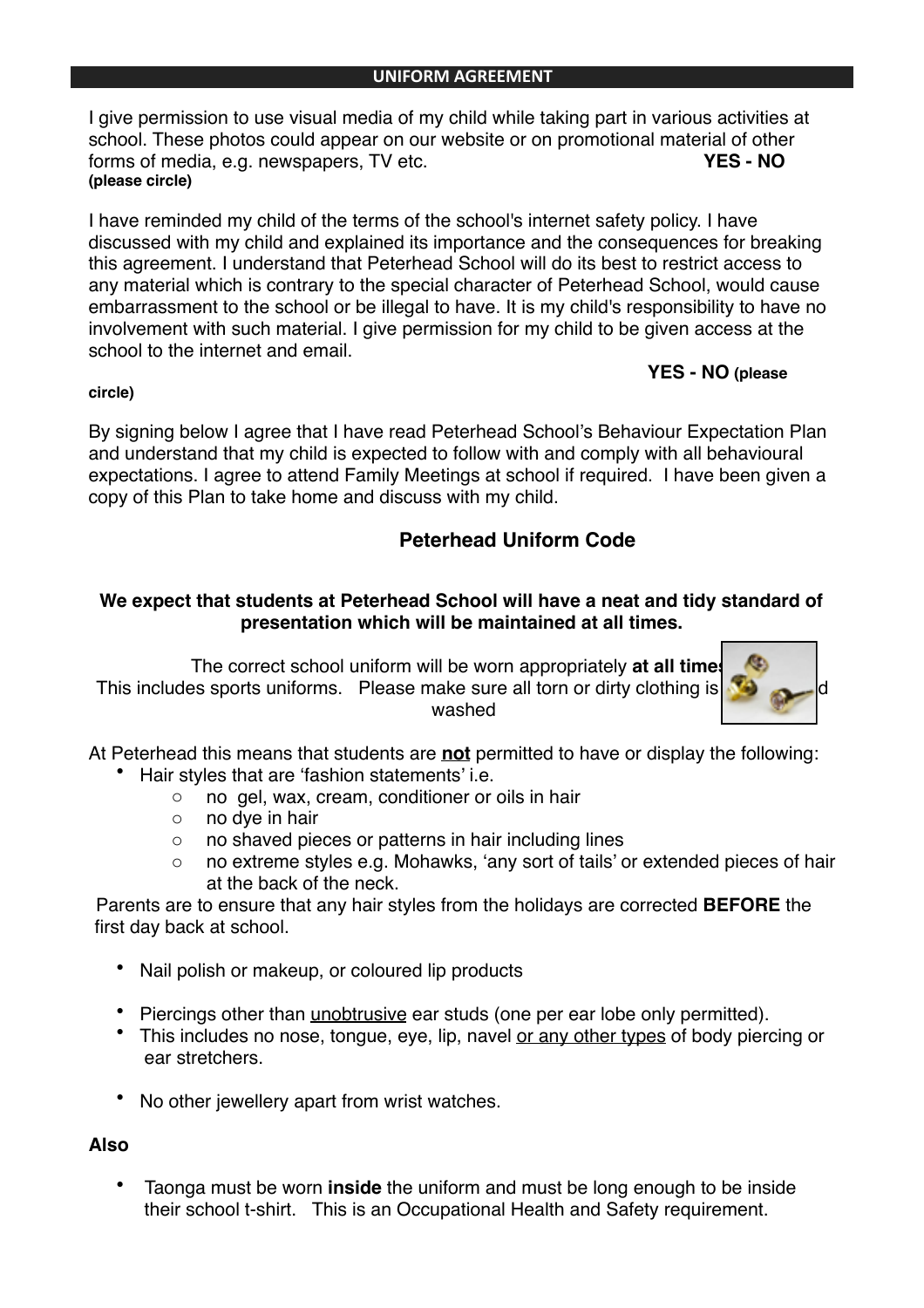## **NEW ENTRANTS - EARLY CHILDHOOD EDUCATION**

- Sensible footwear is encouraged.
- Hats are compulsory in terms 1 and 4 for all children (years  $0 8$ ). This is a plain navy blue hat, no labels or logos on the front or back of the hat. You may wear a 'Peterhead - PH' hat or a navy blue plain bucket hat which can be purchased from the office. **For how long did they attend an ECE centre?**
- Plain navy blue track pants without labels, except for plain white Canterbury logos are allowed in terms 2 and 3 **only. During Terms 1 and 4 children are to wear**

#### **MEMBERS OF FAMILY THAT WILL ATTEND THIS SCHOOL IN THE FUTURE**

#### **shorts or skorts only.**

• During terms 2 and 3 **only** it is acceptable for tights, skivvies or polyprops to be worn underneath their uniform but they must be plain - with no labels or branding uniform colours; teal or navy blue **only.**

#### **CUSTODY/ACCESS**

**Signed: \_\_\_\_\_\_\_\_\_\_\_\_\_\_\_\_\_\_\_\_\_\_\_\_\_\_\_\_ Date: \_\_\_\_\_\_\_\_\_\_\_\_\_\_\_\_\_\_\_\_\_\_**

**Did your child attend a kindergarten, kohanga reo, day care, play centre or some other type of Early Childhood Education Centre? YES / NO (please circle one) if yes which one?**

**How many hours per week did you child attend the ECE Centre?**

**\_\_\_\_\_\_\_\_\_\_\_\_\_\_\_\_\_\_\_\_\_\_\_\_\_\_\_\_\_\_\_\_\_\_\_\_\_\_\_\_\_\_\_\_\_\_\_\_\_\_\_\_\_**

**Have you provided the school with a: Birth Certificate YES/NO Immunisation Form YES/NO**

**Please list any children and their date of birth.**